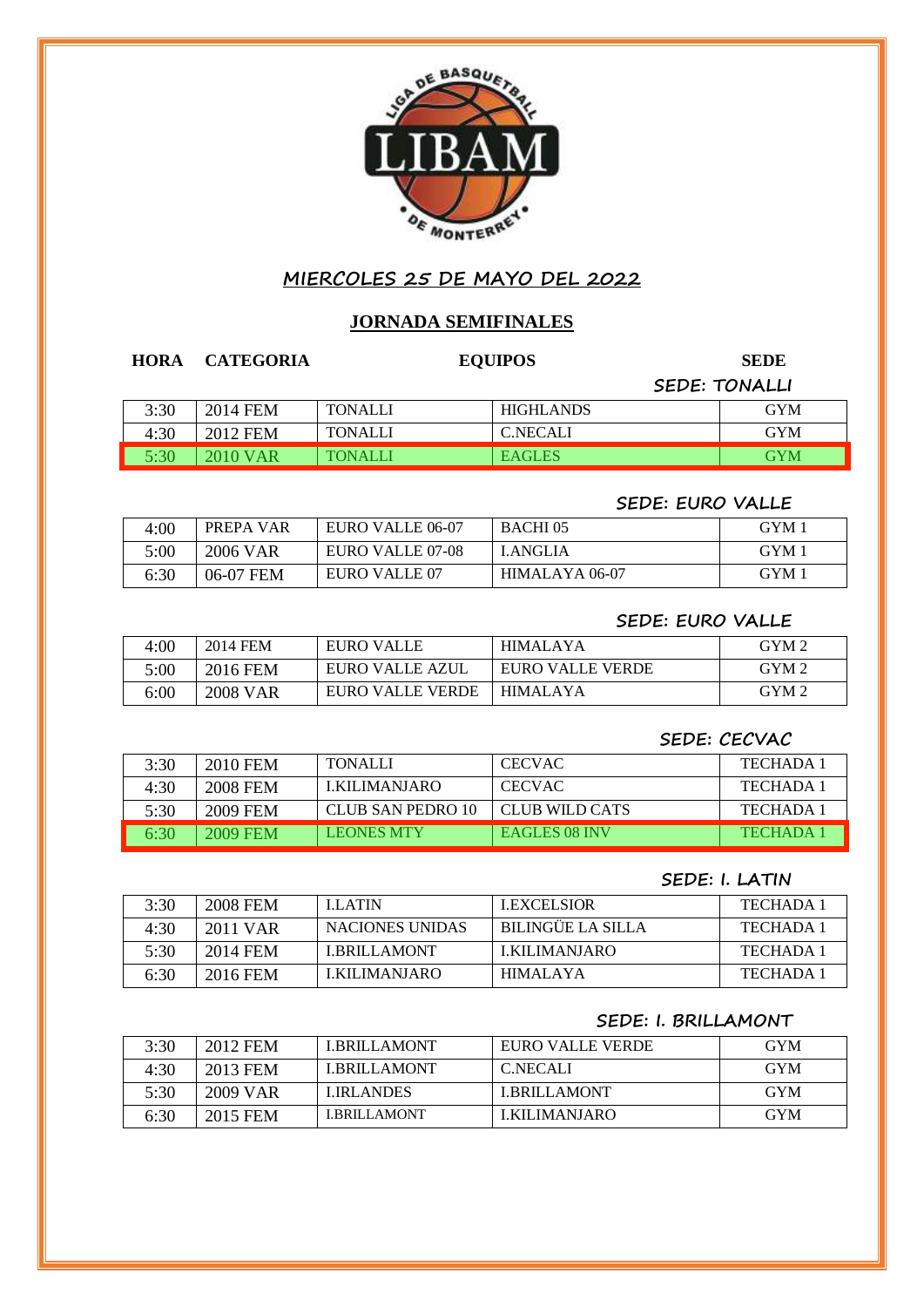

## **MIERCOLES 25 DE MAYO DEL 2022**

## **HORA CATEGORIA EQUIPOS SEDE**

## **SEDE: C. INGLES ENCINO**

| 3:30 | 2011 VAR | <b>C.INGLES</b> | EURO VALLE        | <b>GYM</b> |
|------|----------|-----------------|-------------------|------------|
| 4:30 | 2009 VAR | <b>C.INGLES</b> | <b>C.NECALI</b>   | <b>GYM</b> |
| 5:30 | 2016 VAR | <b>C.INGLES</b> | BILINGÜE LA SILLA | <b>GYM</b> |
| 6:30 | 2014 VAR | <b>TONALLI</b>  | <b>C.INGLES</b>   | <b>GYM</b> |
|      | GPO B    |                 |                   |            |

#### **SEDE: I. IRLANDES**

| 4:30 | PREPA FEM | BACHI04         | BACHI 05      | EXT <sub>1</sub> |
|------|-----------|-----------------|---------------|------------------|
| 5:30 | 2013 VAR  | <b>IRLANDES</b> | C. INGLES     | EXT <sub>1</sub> |
| 6:30 | PREPA VAR | BACHI NARANIA   | BACHI BLANCO  | EXT 1            |
| 7:30 | 2007 VAR  | <b>IRLANDES</b> | EURO VALLE 08 | EXT <sub>1</sub> |

### **SEDE: SAN ROBERTO SAN AGUSTIN**

| 4:50 | AΚ<br>ZU 1   | BCO                   | LЕ<br>$\Delta$<br>ואו<br>н<br>$\mathbf{v}$ | <b>EYT</b> |
|------|--------------|-----------------------|--------------------------------------------|------------|
| 6:00 | 7014 -<br>ĄΚ | $\alpha$ vc<br>ш<br>ີ | <b>MONT</b><br>к R                         | E Y T      |

# **JUEVES 26 DE MAYO DEL 2022**

#### **SEDE: EURO VALLE**

| 4:00 | 2010 VAR                   | EURO VALLE VERDE | C.NECALI          | GYM 1 |
|------|----------------------------|------------------|-------------------|-------|
| 5:00 | <b>FEM</b><br><b>PREPA</b> | EURO VALLE 06    | <b>LEONES MTY</b> | GYM 1 |

#### **SEDE: EURO VALLE**

| 4:00 | 2011 FEM | EURO VALLE      | <b>TONALLI</b>      | GYM <sub>2</sub> |
|------|----------|-----------------|---------------------|------------------|
| 5:00 | 2015 FEM | EURO VALLE      | <b>HUSKIES AZUL</b> | GYM <sub>2</sub> |
| 6:00 | 2014 VAR | EURO VALLE AZUL | <b>LLATIN</b>       | GYM <sub>2</sub> |
|      | GPO A    |                 |                     |                  |

#### **SEDE: EURO VALLE**

| 4:00 | 2015 VAR | EURO VALLE VERDE | S.R.V.A. BLANCO | GYM 3            |
|------|----------|------------------|-----------------|------------------|
| 5:00 | 2015 VAR | EURO VALLE AZUL  | <b>EAGLES</b>   | GYM <sub>3</sub> |
| 6:00 | 2013 FEM | EURO VALLE       | -EURO SUR       | GYM 3            |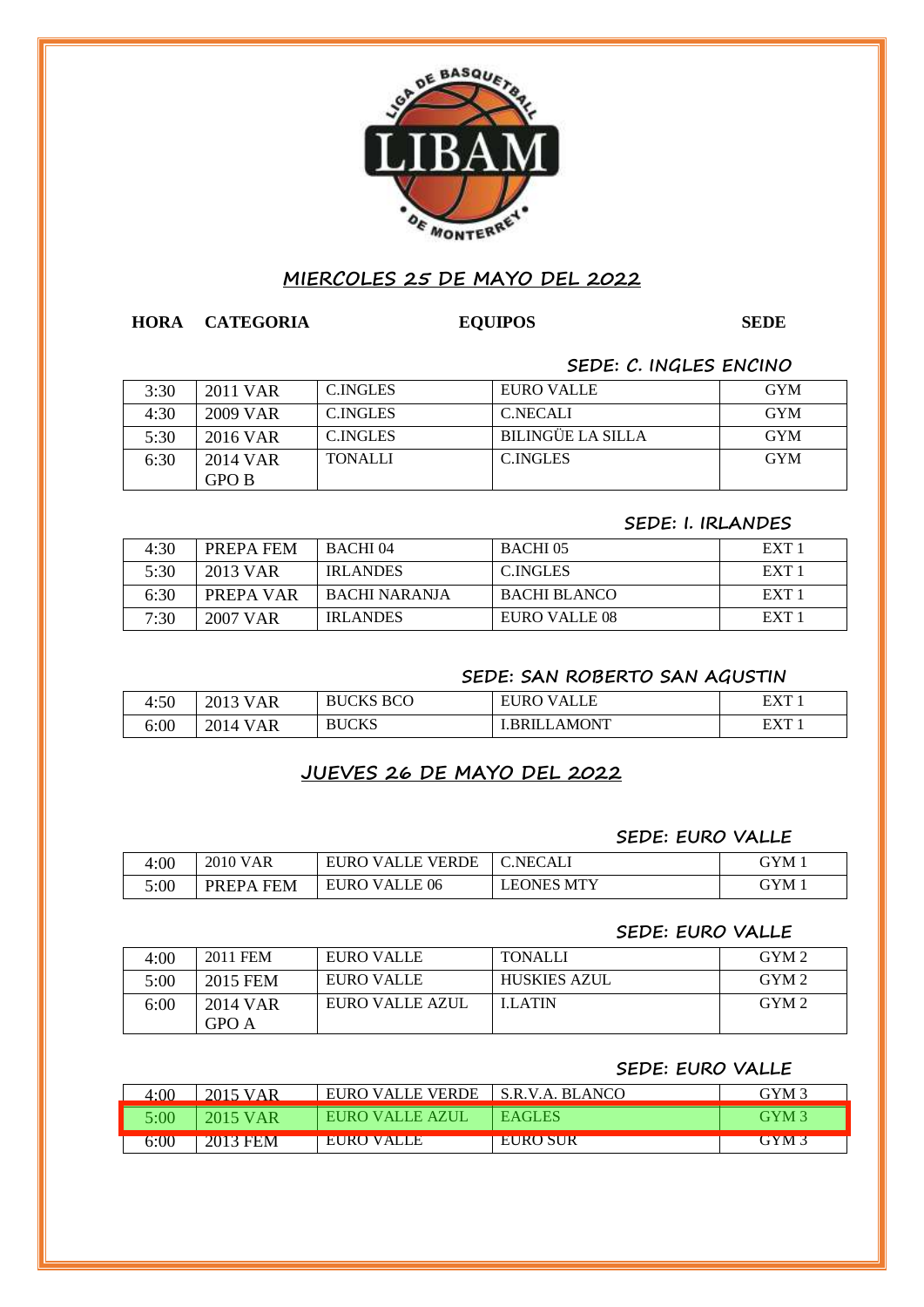

# **JUEVES 26 DE MAYO DEL 2022**

**HORA CATEGORIA EQUIPOS SEDE**

**SEDE: CECVAC**

| 3:30 | 2012 FEM  | EURO VALLE AZUL      | A.I.M. SAN PEDRO     | TECHADA 1        |
|------|-----------|----------------------|----------------------|------------------|
| 4:30 | 2013 FEM  | <b>CECVAC</b>        | A.I.M. SAN PEDRO     | TECHADA 1        |
| 5:30 | 06-07 FEM | CECVAC <sub>07</sub> | EAGLES <sub>07</sub> | <b>TECHADA 1</b> |
| 6:30 | 2016 FEM  | EURO SUR VERDE       | A.I.M. SAN PEDRO     | TECHADA 1        |

## **SEDE: SAN ROBERTO SAN AGUSTIN**

| 3:45 | 2016 VAR | EURO SUR AZUL                   | <b>BUCKS AMARILLO</b> | EXT <sub>1</sub> |
|------|----------|---------------------------------|-----------------------|------------------|
| 4:50 | 2008 VAR | A.I.M. SANTA<br><b>CATARINA</b> | S.R.S.A.              | EXT <sub>1</sub> |
| 6:00 | 2012 FEM | S.R.S.A.                        | A.I.M. VALLE OTE      | EXT <sub>1</sub> |

## **SEDE: SAN ROBERTO SAN AGUSTIN**

| 3:45 | 2015 VAR | S.R.V.A. AZUL   | <b>BUCKS AMARILLO</b> | EXT <sub>2</sub> |
|------|----------|-----------------|-----------------------|------------------|
| 4:50 | 2016 FEM | <b>C.NECALI</b> | <b>BUCKS</b>          | EXT <sub>2</sub> |
| 6:00 | 2010 VAR | EURO VALLE AZUL | <b>BUCKS BCO</b>      | EXT <sub>2</sub> |

## **SEDE: C. NECALI**

| 3:30 | 2016 FEM   | C.INGLES         | <b>HIGHLANDS</b> | TECHADA 1       |
|------|------------|------------------|------------------|-----------------|
| 4:30 | 2006 VAR   | S.R.S.A.         | <b>C.NECALI</b>  | TECHADA 1       |
| 5:45 | 2014 VAR   | A.I.M. SAN PEDRO | EURO SUR AZUL    | TECHADA 1       |
| 6:45 | $2012$ VAR | A.I.M. SAN PEDRO | <b>EAGLES</b>    | <b>TECHADA1</b> |

### **SEDE: C. INGLES ENCINO**

| 3:30 | 2011 FEM  | <b>C.INGLES</b> | HIMALAYA             | <b>GYM</b> |
|------|-----------|-----------------|----------------------|------------|
| 4:30 | 2012 FEM  | C.INGLES        | LKILIMANIARO         | <b>GYM</b> |
| 5:30 | 2008 FEM  | C. INGLES       | A LM. SANTA CATARINA | <b>GYM</b> |
| 6:30 | 06-07 FEM | C.INGLES 07     | S.R.S.A. 06          | <b>GYM</b> |

#### **SEDE: REGIO CONTRY**

| 3:30 | <b>2008 FEM</b> | <b>MADISON</b>      | <b>REGIO CONTRY</b> | GYM        |
|------|-----------------|---------------------|---------------------|------------|
| 4:30 | PREPA VAR       | <b>REGIO CONTRY</b> | <b>ELITE</b>        | <b>GYM</b> |
| 5:30 | 2014 VAR        | BILINGÜE LA SILLA   | EURO VALLE VERDE    | GYM        |
|      | GPO B           |                     |                     |            |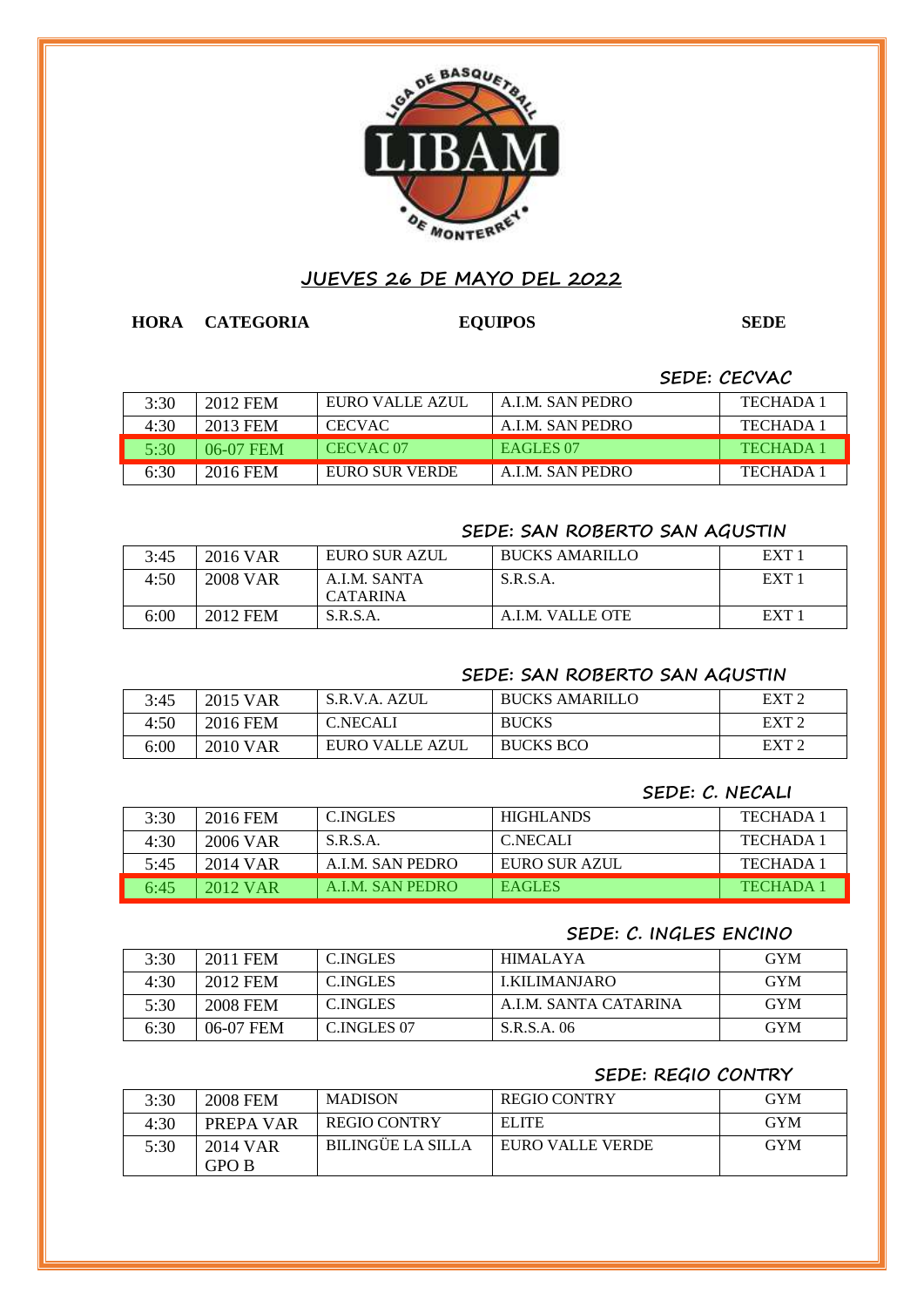

# **JUEVES 26 DE MAYO DEL 2022**

**HORA CATEGORIA EQUIPOS SEDE SEDE**

### **SEDE: HIMALAYA**

| 3:30 | <b>2010 FEM</b> | HIMALAYA | LKILIMANIARO     | EXT <sub>1</sub> |
|------|-----------------|----------|------------------|------------------|
| 4:30 | 2009 FEM        | HIMALAYA | LANGLIA          | EXT <sub>1</sub> |
| 5:30 | 2013 FEM        | HIMALAYA | <b>HIGHLANDS</b> | EXT <sub>1</sub> |
| 6:30 | 2012 FEM        | HIMALAYA | <b>LLATIN</b>    | EXT <sub>1</sub> |

#### **SEDE: EURO SUR**

| 4:00 | 2016 VAR | EURO SUR VERDE     | A.I.M. VALLE ORIENTE | GYM 1 |
|------|----------|--------------------|----------------------|-------|
| 5:00 | 2016 FEM | <b>LBRILLAMONT</b> | EURO SUR AZUL        | GYM 1 |
| 6:30 | 2014 FEM | <b>EURO SUR</b>    | A.I.M. SAN PEDRO     | GYM 1 |

### **SEDE: EURO SUR**

| 4:00 | 2012 VAR | <b>EURO SUR</b> | EURO VALLE       | GYM <sub>2</sub> |
|------|----------|-----------------|------------------|------------------|
| 5:00 | 2013 VAR | EURO SUR AZUL   | A.I.M. SAN PEDRO | GYM 2            |
| 6:30 | 2013 VAR | <b>EAGLES</b>   | EURO SUR VERDE   | GYM <sub>2</sub> |

### **SEDE: I. IRLANDES**

| 3:30 | 2016 VAR | <b>LIRLANDES</b> | EURO VALLE AZUL  | EXT <sub>1</sub> |
|------|----------|------------------|------------------|------------------|
| 430  | 2015 VAR | LIRLANDES        | EURO SUR AZUL    | EXT <sub>1</sub> |
| 5:30 | 2008 VAR | <b>EAGLES</b>    | <b>LIRLANDES</b> | EXT <sub>1</sub> |
| 6:30 | 2014 VAR | <b>EAGLES</b>    | <b>LIRLANDES</b> | EXT <sub>1</sub> |
|      | GPO A    |                  |                  |                  |

#### **SEDE: I. IRLANDES**

| 4:45 | 2016 VAR        | <b>BUCKS VDE 16</b> | <b>BUCKS BCO</b> | EXT <sub>2</sub>              |
|------|-----------------|---------------------|------------------|-------------------------------|
| 5:45 | <b>2008 VAR</b> | EURO VALLE AZUL     | S.R.V.A.         | EXT <sub>2</sub>              |
| 6:45 | 2016 VAR        | EURO VALLE DVE      | S.R.V.A.         | $\boldsymbol{\mathrm{EXT}}$ ? |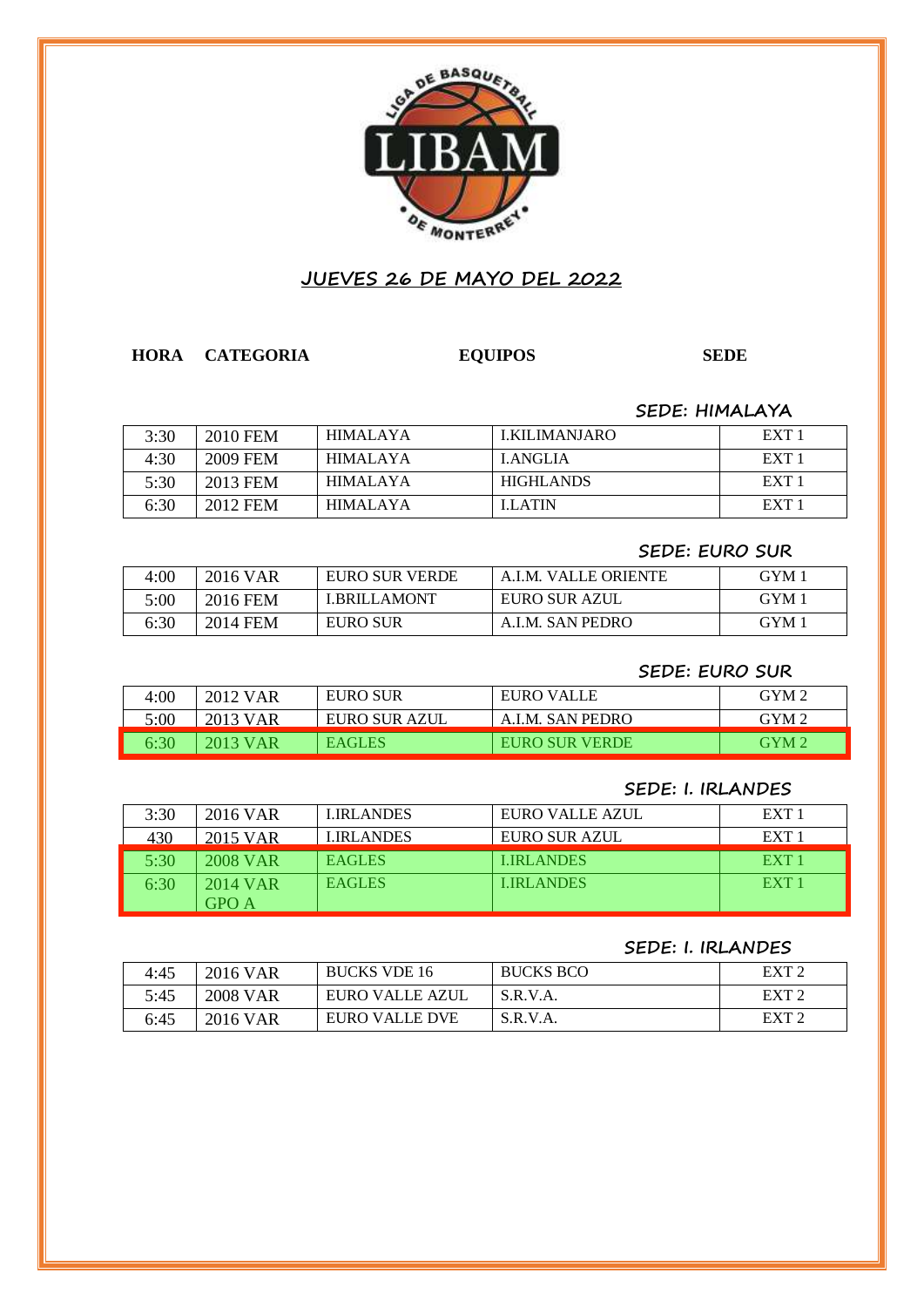

## **VIERNES 27 DE MAYO DEL 2022**

### **HORA CATEGORIA EQUIPOS SEDE**

#### **SEDE: SAN ROBERTO VALLE ALTO**

| 3:30 | 2016 VAR | S.R.V.A. BLANCO   | <b>BUCKS VERDE 17</b> | <b>GYM</b> |
|------|----------|-------------------|-----------------------|------------|
| 4:30 | 2009 FEM | S.R.V.A.          | <b>C.NECALI</b>       | <b>GYM</b> |
| 5:30 | 2013 VAR | <b>BUCKS AZUL</b> | <b>C.NECALI</b>       | <b>GYM</b> |
| 6:30 | 2010 VAR | <b>BUCKS AZUL</b> | S.R.V.A.              | <b>GYM</b> |

#### **SEDE: SAN ROBERTO SAN AGUSTIN**

| 3:45 | 2014 FEM        | <b>BUCKS</b>     | CECVAC            | EXT <sup>1</sup> |
|------|-----------------|------------------|-------------------|------------------|
| 4:50 | 2016 VAR        | A.I.M. SAN PEDRO | <b>BUCKS AZUL</b> | EXT 1            |
| 6:00 | <b>2009 FEM</b> | S.R.S.A.         | <b>MADISON</b>    | EXT              |

## **SEDE: SAN ROBERTO SAN AGUSTIN**

| 3:45 | 2012 VAR | S.R.V.A.              | S.R.S.A.          | EXT <sub>2</sub> |
|------|----------|-----------------------|-------------------|------------------|
| 4:50 | 2011 VAR | <b>EURO SUR</b>       | S.R.S.A.          | EXT <sub>2</sub> |
| 6:00 | 2015 VAR | <b>EURO SUR VERDE</b> | <b>BUCKS AZUL</b> | EXT <sub>2</sub> |

### **SEDE: A.I.M. VALLE ORIENTE**

| 3:30 | 2015 FEM | A.I.M. VALLE ORIENTE | <b>BUCKS</b>             | TECHADA 1 |
|------|----------|----------------------|--------------------------|-----------|
| 4:30 | 2011 FEM | A.I.M. VALLE ORIENTE | I NACIONES UNIDAS        | TECHADA 1 |
| 5:30 | 2013 VAR | A.I.M. VALLE ORIENTE | <b>BILINGÜE LA SILLA</b> | TECHADA 1 |
| 6:30 | 2011 VAR | A LM. VALLE ORIENTE  | LIRLANDES                | TECHADA 1 |

## **SEDE: C. NECALI**

| 4:30 | 2014 FEM                 | <b>C.NECALI</b>         | <b>EAGLES</b>        | EXT  |
|------|--------------------------|-------------------------|----------------------|------|
| 5:30 | 2014 VAR<br><b>GPO B</b> | A.I.M. VALLE<br>ORIENTE | <b>EAGLES BLANCO</b> | EXT' |

# **SABADO 28 DE MAYO DEL 2022**

## **SEDE: A.I.M. SAN PEDRO**

| 9:00  | 2015 FEM | <b>HUSKIES</b>   | A.I.M. SAN PEDRO     | EXT 1            |
|-------|----------|------------------|----------------------|------------------|
| 10:00 | 2011 FEM | A.I.M. SAN PEDRO | <b>C.NECALI</b>      | EXT <sub>1</sub> |
| 11:00 | 2010 VAR | <b>IRLANDES</b>  | A.I.M. SAN PEDRO     | EXT <sub>1</sub> |
| 12:00 | 2015 VAR | A.I.M. SAN PEDRO | A.I.M. VALLE ORIENTE | EXT <sub>1</sub> |